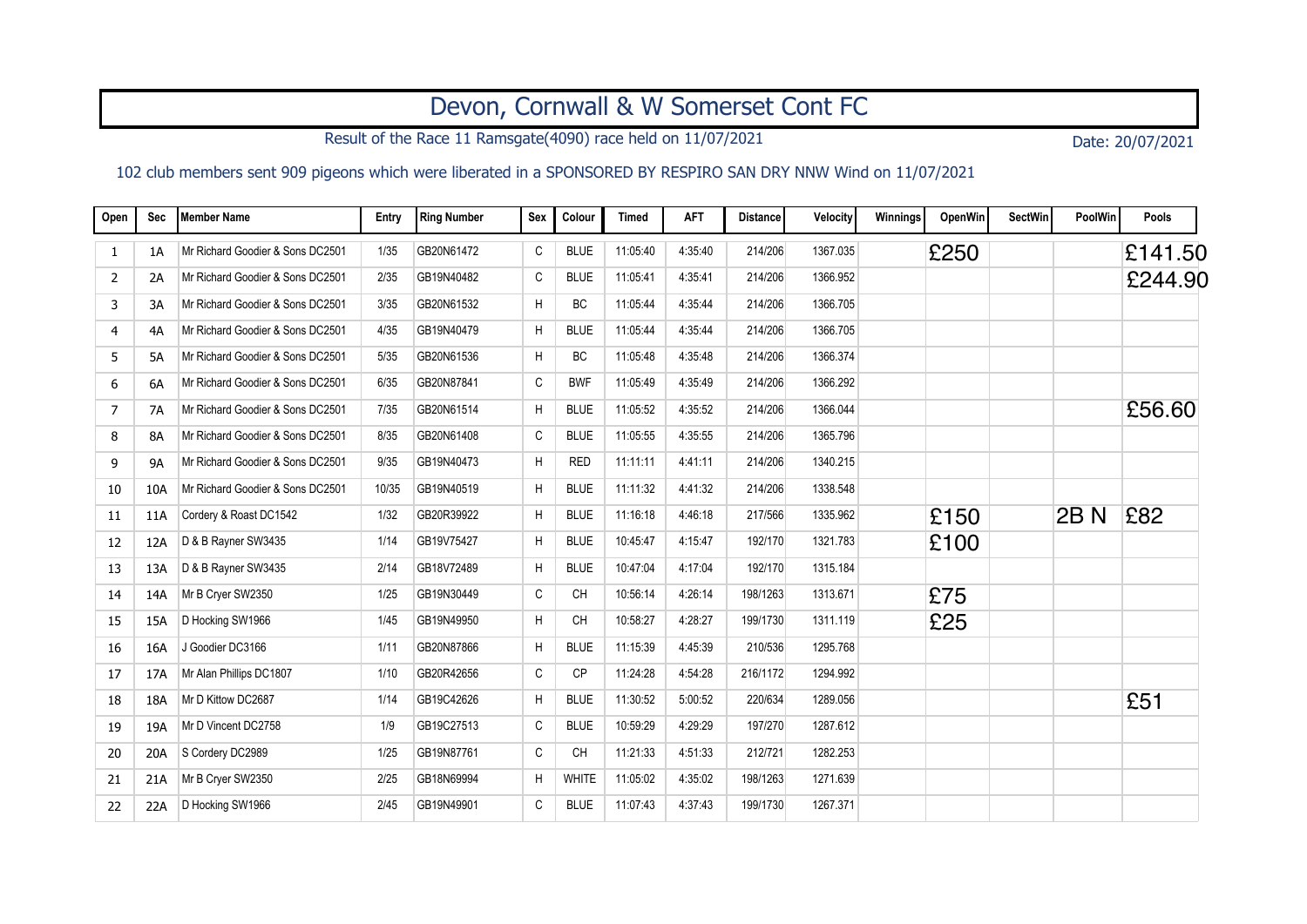| 23 | 23A | D Hocking SW1966                 | 3/45  | GB19N49937  | H            | CH          | 11:07:44 | 4:37:44 | 199/1730 | 1267.295 |  |  |  |
|----|-----|----------------------------------|-------|-------------|--------------|-------------|----------|---------|----------|----------|--|--|--|
| 24 | 24A | D Hocking SW1966                 | 4/45  | GB20N56771  | $\mathtt{C}$ | DC          | 11:07:49 | 4:37:49 | 199/1730 | 1266.915 |  |  |  |
| 25 | 25A | Mr A Harwood DC1205              | 1/13  | GB20N29016  | H            | <b>BLUE</b> | 11:22:50 | 4:52:50 | 209/1314 | 1260.628 |  |  |  |
| 26 | 26A | Mr R Fursland SW4808             | 1/6   | GB20N51500  | $\mathtt{C}$ | <b>BLUE</b> | 11:05:29 | 4:35:29 | 196/1088 | 1256.149 |  |  |  |
| 27 | 27A | J Goodier DC3166                 | 2/11  | GB20N61481  | Н            | <b>CWF</b>  | 11:25:22 | 4:55:22 | 210/536  | 1253.141 |  |  |  |
| 28 | 28A | J Goodier DC3166                 | 3/11  | GB20N61466  | Н            | <b>BLUE</b> | 11:25:46 | 4:55:46 | 210/536  | 1251.446 |  |  |  |
| 29 | 29A | Mr MR Gannon DC2084              | 1/4   | GB18R22450  | H            | GRIZ        | 11:35:12 | 5:05:12 | 216/293  | 1246.569 |  |  |  |
| 30 | 30A | S Cordery DC2989                 | 2/25  | GB16X89075  | H            | <b>CWF</b>  | 11:30:15 | 5:00:15 | 212/721  | 1245.099 |  |  |  |
| 31 | 31A | D & B Rayner SW3435              | 3/14  | GB16F33274  | H            | <b>BLUE</b> | 11:01:43 | 4:31:43 | 192/170  | 1244.274 |  |  |  |
| 32 | 32A | Mr B Cryer SW2350                | 3/25  | GB19N30459  | H            | PIED        | 11:11:17 | 4:41:17 | 198/1263 | 1243.383 |  |  |  |
| 33 | 33A | J Goodier DC3166                 | 4/11  | GB20N61498  | $\mathtt{C}$ | ВC          | 11:27:53 | 4:57:53 | 210/536  | 1242.554 |  |  |  |
| 34 | 34A | Mr D Kittow DC2687               | 2/14  | GB20C41745  | Н            | <b>BP</b>   | 11:42:11 | 5:12:11 | 220/634  | 1242.328 |  |  |  |
| 35 | 35A | Reilly, Parr & Son DC1498        | 1/9   | GB19N48161  | $\mathtt{C}$ | CH          | 12:08:55 | 5:38:55 | 239/89   | 1241.394 |  |  |  |
| 36 | 36A | Mr Alan Phillips DC1807          | 2/10  | GB19N15728  | $\sf H$      | <b>BLUE</b> | 11:38:05 | 5:08:05 | 216/1172 | 1237.756 |  |  |  |
| 37 | 37A | D Hocking SW1966                 | 5/45  | GB19N49935  | Н            | <b>BWF</b>  | 11:14:35 | 4:44:35 | 199/1730 | 1236.791 |  |  |  |
| 38 | 38A | D Hocking SW1966                 | 6/45  | GB19N49936  | $\mathtt{C}$ | <b>CWF</b>  | 11:14:39 | 4:44:39 | 199/1730 | 1236.501 |  |  |  |
| 39 | 39A | D Hocking SW1966                 | 7/45  | GB18N41312  | H            | <b>CH</b>   | 11:14:40 | 4:44:40 | 199/1730 | 1236.429 |  |  |  |
| 40 | 40A | S Cordery DC2989                 | 3/25  | GB19H20901  | $\mathtt{C}$ | DC          | 11:33:48 | 5:03:48 | 212/721  | 1230.550 |  |  |  |
| 41 | 41A | Cordery & Roast DC1542           | 2/32  | GB20N68131  | H            | CH          | 11:40:55 | 5:10:55 | 217/566  | 1230.188 |  |  |  |
| 42 | 42A | M, S & B Beavis DC1024           | 1/12  | GB20N69760  | $\mathtt{C}$ | <b>BLUE</b> | 11:55:35 | 5:25:35 | 227/783  | 1229.495 |  |  |  |
| 43 | 43A | S Hopper DC3170                  | 1/9   | GB18N66063  | $\sf H$      | <b>CWF</b>  | 12:14:04 | 5:44:04 | 239/1219 | 1226.097 |  |  |  |
| 44 | 44A | S Hopper DC3170                  | 2/9   | IHU19S62115 | $\mathtt{C}$ | <b>BP</b>   | 12:14:04 | 5.44.04 | 239/1219 | 1226.097 |  |  |  |
| 45 | 45A | Mr B Cryer SW2350                | 4/25  | GB19N30436  | H            | CH          | 11:15:45 | 4:45:45 | 198/1263 | 1223.948 |  |  |  |
| 46 | 46A | J Goodier DC3166                 | 5/11  | GB20N61467  | $\mathtt{C}$ | <b>CWF</b>  | 11:33:20 | 5:03:20 | 210/536  | 1220.229 |  |  |  |
| 47 | 47A | Mr Richard Goodier & Sons DC2501 | 11/35 | GB20N61507  | H            | <b>BWF</b>  | 11:38:53 | 5:08:53 | 214/206  | 1220.027 |  |  |  |
| 48 | 48A | S Cordery DC2989                 | 4/25  | GB19N40496  | H            | <b>BP</b>   | 11:36:54 | 5:06:54 | 212/721  | 1218.120 |  |  |  |
| 49 | 49A | Mr Alan Phillips DC1807          | 3/10  | GB20C41839  | $\mathtt{C}$ | <b>BLUE</b> | 11:43:06 | 5:13:06 | 216/1172 | 1217.924 |  |  |  |
| 50 | 50A | Mr Richard Goodier & Sons DC2501 | 12/35 | GB20N61534  | H.           | <b>BC</b>   | 11:39:28 | 5:09:28 | 214/206  | 1217.727 |  |  |  |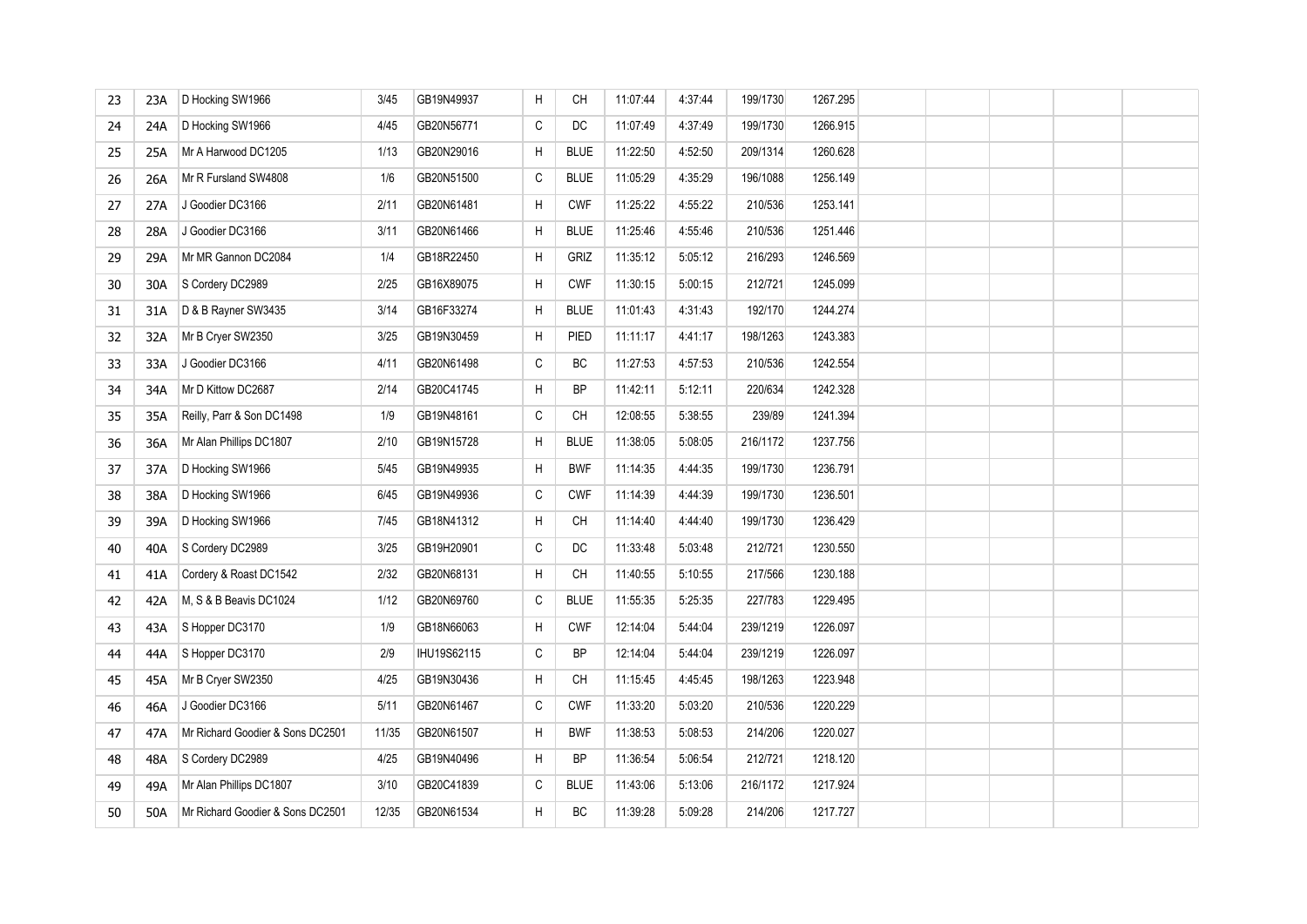| 51 | 51A | D Hocking SW1966                 | 8/45  | GB19N49971 | H            | PIED         | 11:19:40 | 4 49 40 | 199/1730 | 1215.086 |  |      |     |
|----|-----|----------------------------------|-------|------------|--------------|--------------|----------|---------|----------|----------|--|------|-----|
| 52 | 52A | Mr Richard Goodier & Sons DC2501 | 13/35 | GB20H15165 | C            | <b>MEALY</b> | 11:40:10 | 5:10:10 | 214/206  | 1214.979 |  |      |     |
| 53 | 53A | Reilly, Parr & Son DC1498        | 2/9   | GB19N48130 | H            | CH           | 12:16:22 | 5.46.22 | 239/89   | 1214.693 |  |      | £34 |
| 54 | 54A | Mr Richard Goodier & Sons DC2501 | 14/35 | GB19N40422 | H            | <b>BLUE</b>  | 11:40:17 | 5:10:17 | 214/206  | 1214.522 |  |      |     |
| 55 | 55A | D Hocking SW1966                 | 9/45  | GB20N56770 | $\mathsf C$  | CH           | 11:19:52 | 4 49 52 | 199/1730 | 1214.248 |  |      |     |
| 56 | 56A | S Cordery DC2989                 | 5/25  | GB18H18370 | H            | <b>BLUE</b>  | 11:39:06 | 5:09:06 | 212/721  | 1209.450 |  |      |     |
| 57 | 57A | Mr D Vincent DC2758              | 2/9   | GB20C05928 | C            | <b>CP</b>    | 11:17:21 | 4:47:21 | 197/270  | 1207.552 |  |      |     |
| 58 | 58A | Mr Richard Goodier & Sons DC2501 | 15/35 | GB20N61515 | C            | <b>BC</b>    | 11:44:22 | 5:14:22 | 214/206  | 1198.747 |  |      |     |
| 59 | 59A | Mr Anthony Churchill DC1742      | 1/9   | GB18V85949 | C            | <b>CP</b>    | 11:37:07 | 5:07:07 | 208/1671 | 1197.431 |  |      |     |
| 60 | 60A | Mr G Wilson DC1193               | 1/25  | GB20N40063 | H            | <b>RED</b>   | 11:51:18 | 5:21:18 | 217/1758 | 1194.143 |  |      |     |
| 61 | 61A | Reilly, Parr & Son DC1498        | 3/9   | GB19N48122 | H            | CH           | 12:22:54 | 5:52:54 | 239/89   | 1192.205 |  |      |     |
| 62 | 62A | Mr Richard Goodier & Sons DC2501 | 16/35 | GB20N61454 | C            | BC           | 11:46:06 | 5:16:06 | 214/206  | 1192.173 |  |      |     |
| 63 | 63A | Mr Richard Goodier & Sons DC2501 | 17/35 | GB19N40502 | C            | <b>BLUE</b>  | 11:46:27 | 5:16:27 | 214/206  | 1190.855 |  |      |     |
| 64 | 64A | Colin & Fred Bacon DC2338        | 1/6   | GB19N92154 | C            | CH           | 11:52:18 | 5:22:18 | 217/998  | 1188.079 |  |      |     |
| 65 | 65A | D Hocking SW1966                 | 10/45 | GB17N12908 | H            | <b>BWF</b>   | 11:26:48 | 4:56:48 | 199/1730 | 1185.883 |  |      |     |
| 66 | 66A | Cordery & Roast DC1542           | 3/32  | GB20H15027 | C            | RG           | 11:53:00 | 5:23:00 | 217/566  | 1184.167 |  |      |     |
| 67 | 67A | Cordery & Roast DC1542           | 4/32  | GB20N68133 | H            | CH           | 11:53:00 | 5:23:00 | 217/566  | 1184.167 |  |      |     |
| 68 | 68A | A Goby DC2508                    | 1/5   | GB18V85907 | C            | <b>BLUE</b>  | 11:58:51 | 5:28:51 | 220/1091 | 1180.754 |  |      |     |
| 69 | 69A | Cordery & Roast DC1542           | 5/32  | GB20N68129 | C            | <b>BWF</b>   | 11:54:00 | 5:24:00 | 217/566  | 1180.512 |  |      |     |
| 70 | 70A | Mr A Harwood DC1205              | 2/13  | GB18N52064 | C            | <b>BLUE</b>  | 11:43:54 | 5:13:54 | 209/1314 | 1176.024 |  |      |     |
| 71 | 71A | Mr & Mrs D Wright DC1602         | 1/5   | GB20H16861 | С            | <b>MEALY</b> | 12:00:05 | 5:30:05 | 220/965  | 1175.961 |  |      |     |
| 72 | 72A | S Cordery DC2989                 | 6/25  | GB19N98673 | H            | <b>BLUE</b>  | 11:48:32 | 5:18:32 | 212/721  | 1173.632 |  |      |     |
| 73 | 73A | Cordery & Roast DC1542           | 6/32  | GB20N68142 | C            | CH           | 11:56:05 | 5:26:05 | 217/566  | 1172.970 |  |      |     |
| 74 | 74A | Cordery & Roast DC1542           | 7/32  | GB20N68134 | H            | СH           | 11:56:06 | 5.26.06 | 217/566  | 1172.910 |  |      |     |
| 75 | 75A | Cordery & Roast DC1542           | 9/32  | GB20A00749 | H            | DC           | 11:56:10 | 5:26:11 | 217/566  | 1172.591 |  | 2B N |     |
| 76 | 76A | Mr G Wilson DC1193               | 2/25  | GB17N26435 | C            | CH           | 11:58:07 | 5:28:07 | 217/1758 | 1169.334 |  |      |     |
| 77 | 77A | Mr B P Reene & Son DC1237        | 1/13  | GB20B09713 | С            | DK           | 11:40:23 | 5:10:23 | 205/1747 | 1168.062 |  |      |     |
| 78 | 78A | K Smith DC1184                   | 1/4   | GB20N84781 | $\mathsf{C}$ | <b>BP</b>    | 12:02:03 | 5:32:03 | 219/1650 | 1165.758 |  |      |     |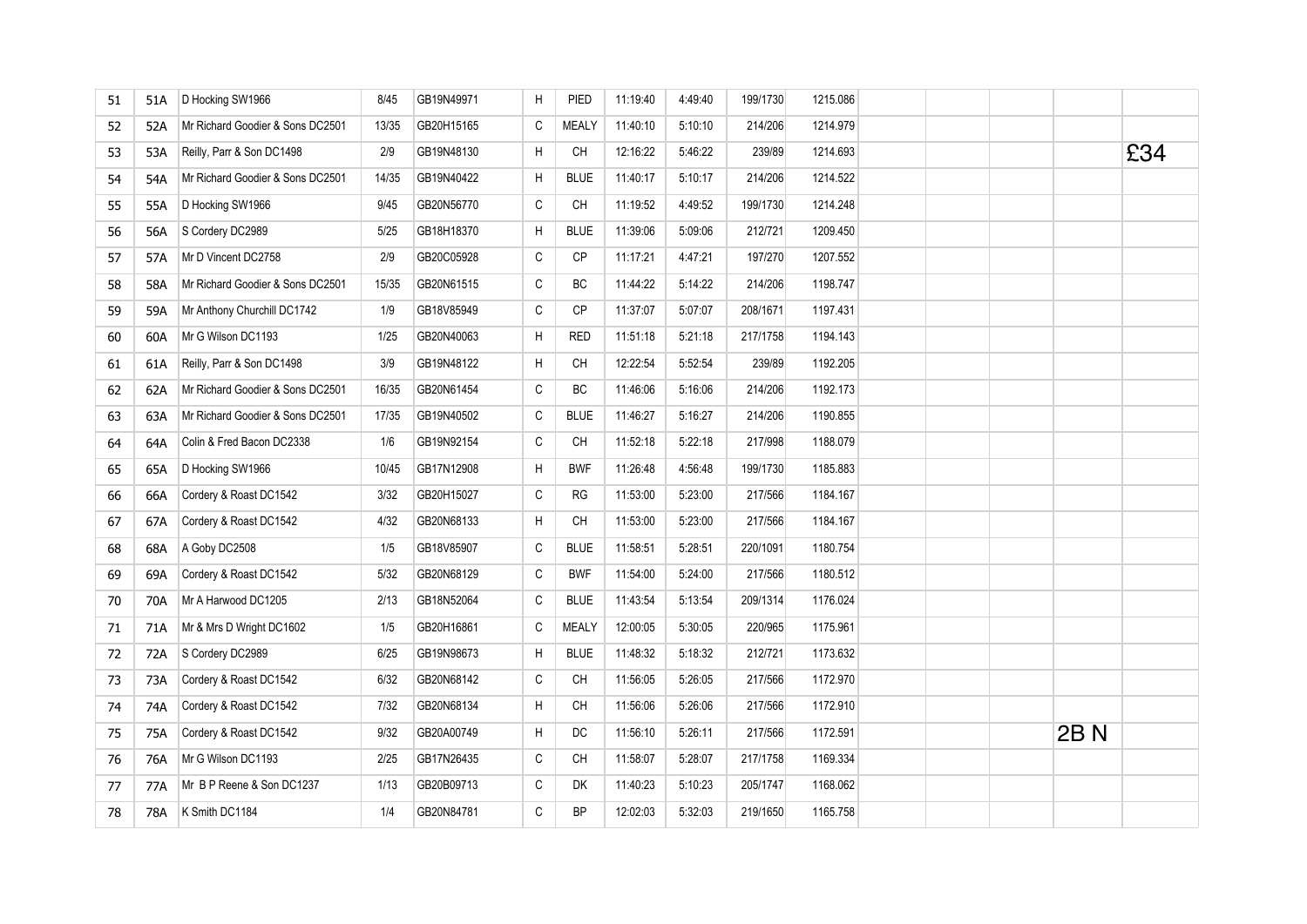| 79  | 79A  | Mr & Mrs W Smith & Sons DC1501 | 1/3  | GB18N20450    | H            | <b>BLUE</b>  | 12:34:50 | 6:04:50 | 241/470  | 1163.901 |  |  |     |
|-----|------|--------------------------------|------|---------------|--------------|--------------|----------|---------|----------|----------|--|--|-----|
| 80  | 80A  | Reilly, Parr & Son DC1498      | 4/9  | GB18N40754    | H            | CH           | 12:33:02 | 6:03:02 | 239/89   | 1158.927 |  |  |     |
| 81  | 81A  | A Goby DC2508                  | 2/5  | NWHU18D02352  | $\mathsf C$  | <b>BLUE</b>  | 12:05:24 | 5:35:24 | 220/1091 | 1157.695 |  |  |     |
| 82  | 82A  | Mr B P Reene & Son DC1237      | 2/13 | GB17B01253    | H            | DK           | 11:43:11 | 5:13:11 | 205/1747 | 1157.619 |  |  |     |
| 83  | 83A  | Mr T Addicott & Son SW1069     | 1/7  | GB17E17892    | H            | CH           | 11:29:54 | 4:59:54 | 196/835  | 1153.034 |  |  |     |
| 84  | 84A  | Mr Alan Phillips DC1807        | 4/10 | GB20N23228    | $\mathtt{C}$ | CH           | 12:00:55 | 5:30:55 | 216/1172 | 1152.351 |  |  |     |
| 85  | 85A  | Mr R Fursland SW4808           | 2/6  | GB18V88631    | $\mathtt{C}$ | CH           | 11:30:24 | 5:00:24 | 196/1088 | 1151.957 |  |  |     |
| 86  | 86A  | D J Munro SW3168               | 1/11 | GB20X34905    | $\mathtt{C}$ | <b>BLUE</b>  | 11:33:00 | 5:03:00 | 198/479  | 1151.680 |  |  |     |
| 87  | 87A  | Mr G Wilson DC1193             | 3/25 | GB19N16359    | H            | ВC           | 12:03:39 | 5:33:39 | 217/1758 | 1149.942 |  |  |     |
| 88  | 88A  | D J Munro SW3168               | 2/11 | GB20X34912    | H            | <b>BLACK</b> | 11:33:37 | 5:03:37 | 198/479  | 1149.341 |  |  |     |
| 89  | 89A  | Mr G Wilson DC1193             | 4/25 | GB20N40070    | С            | ВC           | 12:03:52 | 5:33:52 | 217/1758 | 1149.195 |  |  |     |
| 90  | 90A  | D J Munro SW3168               | 3/11 | GB20X34899    | $\mathtt{C}$ | <b>BLUE</b>  | 11:34:05 | 5:04:05 | 198/479  | 1147.577 |  |  |     |
| 91  | 91A  | R Barrington DC3164            | 1/54 | GB18V91927    | $\mathtt{C}$ | <b>RED</b>   | 11:49:16 | 5:19:16 | 208/230  | 1147.348 |  |  |     |
| 92  | 92A  | Mr J Windsor DC2842            | 1/4  | GB20S47678    | $\mathsf C$  | <b>CH</b>    | 11:39:14 | 5:09:14 | 201/948  | 1147.056 |  |  |     |
| 93  | 93A  | Mr B Cryer SW2350              | 5/25 | GB19N20154    | $\mathtt{C}$ | <b>BLUE</b>  | 11:35:20 | 5:05:20 | 198/1263 | 1145.447 |  |  |     |
| 94  | 94A  | Mr Alan Phillips DC1807        | 5/10 | GB20N43412    | $\mathtt{C}$ | CH           | 12:03:09 | 5:33:09 | 216/1172 | 1144.626 |  |  |     |
| 95  | 95A  | Reilly, Parr & Son DC1498      | 5/9  | GB19N48119    | $\mathtt{C}$ | <b>CH</b>    | 12:38:44 | 6:08:44 | 239/89   | 1141.012 |  |  | £45 |
| 96  | 96A  | Mr Barry Nurse DC3017          | 1/1  | GB19V23987    | С            | CH           | 12:59:03 | 6:29:03 | 251/1262 | 1138.728 |  |  |     |
| 97  | 97A  | A Goby DC2508                  | 3/5  | GB17H04796    | H            | СP           | 12:11:03 | 5:41:03 | 220/1091 | 1138.516 |  |  |     |
| 98  | 98A  | Mr Mark Malins DC2927          | 1/6  | GB19N28263    | C            | <b>CH</b>    | 12:14:45 | 5:44:45 | 222/1134 | 1136.632 |  |  |     |
| 99  | 99A  | P Harding DC2921               | 1/3  | GB19E23229    | H            | GRIZ         | 12:10:23 | 5:40:23 | 219/912  | 1135.050 |  |  |     |
| 100 | 100A | Mr Terry Ayres DC2181          | 1/8  | GB19N87641    | Н            | CP           | 11:56:56 | 5:26:56 | 210/1241 | 1134.302 |  |  |     |
| 101 | 101A | R Barrington DC3164            | 2/54 | GB19V99394    | C            | CH           | 11:53:20 | 5:23:20 | 208/230  | 1132.918 |  |  |     |
| 102 | 102A | Mr D L Bale SW1165             | 1/5  | GB19E17808    | H            | GRIZ         | 11:38:29 | 5:08:29 | 198/927  | 1132.661 |  |  |     |
| 103 | 103A | Colin & Fred Bacon DC2338      | 2/6  | GB20N81838    | C            | CH           | 12:08:16 | 5:38:16 | 217/998  | 1132.000 |  |  | £30 |
| 104 | 104A | S Cordery DC2989               | 7/25 | GB18H18363    | H            | <b>BLUE</b>  | 12:00:21 | 5:30:21 | 212/721  | 1131.651 |  |  |     |
| 105 | 105A | Mr & Mrs D Wright DC1602       | 2/5  | NEHU19GF03496 | H            | BP           | 12:13:01 | 5.43.01 | 220/965  | 1131.621 |  |  |     |
| 106 | 106A | Mr Max Gollop SW01133          | 1/5  | GB19C27554    | $\mathtt{C}$ | CH           | 11:36:07 | 5:06:07 | 196/1248 | 1130.967 |  |  |     |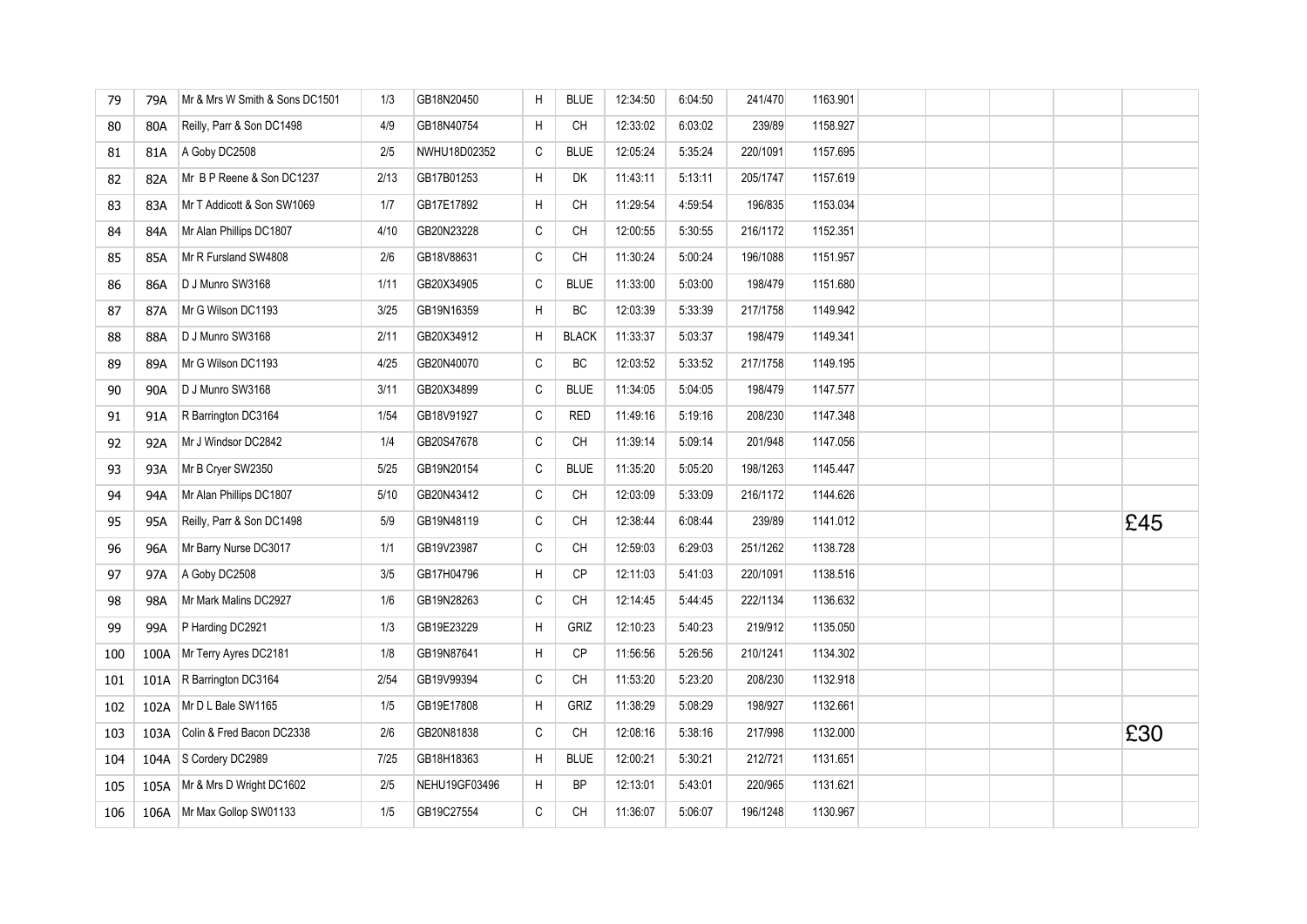| 107 | 107A | Mr D Vincent DC2758          | 3/9  | GB18N42321     | С | <b>BLUE</b>  | 11:36:50 | 5:06:50 | 197/270  | 1130.875 |  |  |  |
|-----|------|------------------------------|------|----------------|---|--------------|----------|---------|----------|----------|--|--|--|
| 108 | 108A | R Barrington DC3164          | 3/54 | GB18V91921     | C | <b>CH</b>    | 11:54:13 | 5:24:13 | 208/230  | 1129.831 |  |  |  |
| 109 | 109A | Mr C Lavis DC1178            | 1/1  | GB20Z63765     | С | <b>BLUE</b>  | 12:18:26 | 5:48:26 | 222/397  | 1122.502 |  |  |  |
| 110 | 110A | Michael O'Donoghue DC2783    | 1/2  | GB20A26906     | С | <b>MEALY</b> | 12:36:45 | 6:06:45 | 232/1254 | 1116.766 |  |  |  |
| 111 | 111A | Mr Alan Phillips DC1807      | 6/10 | GB20N09929     | С | <b>RED</b>   | 12:12:54 | 5.42.54 | 216/1172 | 1112.079 |  |  |  |
| 112 | 112A | Smith & Percival DC2000      | 1/4  | GB19N08129     | C | <b>BLUE</b>  | 12:52:27 | 6:22:27 | 240/1712 | 1108.935 |  |  |  |
| 113 | 113A | Mr B Cryer SW2350            | 6/25 | GB19N30414     | H | <b>BLUE</b>  | 11:46:55 | 5:16:55 | 198/1263 | 1103.580 |  |  |  |
| 114 | 114A | Mr J Windsor DC2842          | 2/4  | GB20S47643     | С | BC           | 11:54:28 | 5:24:28 | 201/948  | 1093.203 |  |  |  |
| 115 | 115A | Mr A Harwood DC1205          | 3/13 | GB20N29007     | С | <b>RED</b>   | 12:07:56 | 5:37:56 | 209/1314 | 1092.387 |  |  |  |
| 116 | 116A | Tuckwell & Allen DC2333      | 1/5  | NWHU16N04808   | H | <b>BLUE</b>  | 13:20:39 | 6:50:39 | 254/1009 | 1091.073 |  |  |  |
| 117 | 117A | Mr Mark Malins DC2927        | 2/6  | GB20N56045     | С | <b>BLUE</b>  | 12:30:31 | 6:00:31 | 222/1134 | 1086.923 |  |  |  |
| 118 | 118A | Mr Steve Grose DC1065        | 1/4  | GB20N02020     | С | DK           | 12:25:54 | 5.55.54 | 219/978  | 1085.749 |  |  |  |
| 119 | 119A | D & B Rayner SW3435          | 4/14 | GB16S54448     | H | CH           | 11:41:34 | 5:11:34 | 192/170  | 1085.129 |  |  |  |
| 120 | 120A | D Snell DC1737               | 1/9  | GB18N06293     | H | <b>BP</b>    | 12:00:27 | 5:30:27 | 202/110  | 1076.199 |  |  |  |
| 121 | 121A | Mr Mark Malins DC2927        | 3/6  | GB17N20689     | С | <b>CH</b>    | 12:34:54 | 6.04.54 | 222/1134 | 1073.867 |  |  |  |
| 122 | 122A | M, S & B Beavis DC1024       | 2/12 | GB19H26182     | C | CH           | 12:43:33 | 6:13:33 | 227/783  | 1071.618 |  |  |  |
| 123 | 123A | Mr Alan Phillips DC1807      | 7/10 | GB20V92391     | C | CH           | 12:26:03 | 5:56:03 | 216/1172 | 1071.007 |  |  |  |
| 124 | 124A | Mr A S Mitchell & Son DC2833 | 1/6  | GB19N23127     | H | <b>MEALY</b> | 14:55:43 | 8:25:43 | 305/785  | 1063.016 |  |  |  |
| 125 | 125A | Mr G Wilson DC1193           | 5/25 | GB19N16364     | H | CH           | 12:30:57 | 6:00:57 | 217/1758 | 1062.967 |  |  |  |
| 126 | 126A | Mr A Harwood DC1205          | 4/13 | GB18N52094     | H | <b>BLUE</b>  | 12:17:34 | 5:47:34 | 209/1314 | 1062.110 |  |  |  |
| 127 | 127A | I & K Hughes DC1793          | 1/10 | GB20N41385     | С | CH           | 14:25:49 | 7:55:49 | 287/170  | 1061.943 |  |  |  |
| 128 | 128A | Mr A Harwood DC1205          | 5/13 | GB20N29040     | H | СH           | 12:17:47 | 5:47:47 | 209/1314 | 1061.448 |  |  |  |
| 129 | 129A | Mr David Hewitt DC1316       | 1/10 | GB17N75416     | H | <b>BLUE</b>  | 14:14:52 | 7.44.52 | 280/293  | 1060.719 |  |  |  |
| 130 | 130A | Mr A Southby SW3726          | 1/10 | BELG19-6005190 | H | <b>CWF</b>   | 12:02:35 | 5:32:35 | 199/132  | 1053.486 |  |  |  |
| 131 | 131A | Mr B P Reene & Son DC1237    | 3/13 | GB19B00713     | C | CH           | 12:16:23 | 5:46:23 | 205/1747 | 1046.664 |  |  |  |
| 132 | 132A | Mr Joseph Nuciforo DC1428    | 1/46 | GB18N33867     | С | <b>BLUE</b>  | 14:58:21 | 8:28:21 | 301/852  | 1043.793 |  |  |  |
| 133 | 133A | Mr Stephen Carpenter DC1771  | 1/6  | GB18F31135     | С | <b>BWF</b>   | 12:49:19 | 6:19:19 | 224/1662 | 1043.724 |  |  |  |
| 134 |      | 134A Mr A Southby SW3726     | 2/10 | GB19N25107     | H | <b>CWF</b>   | 12:05:47 | 5:35:47 | 199/132  | 1043.447 |  |  |  |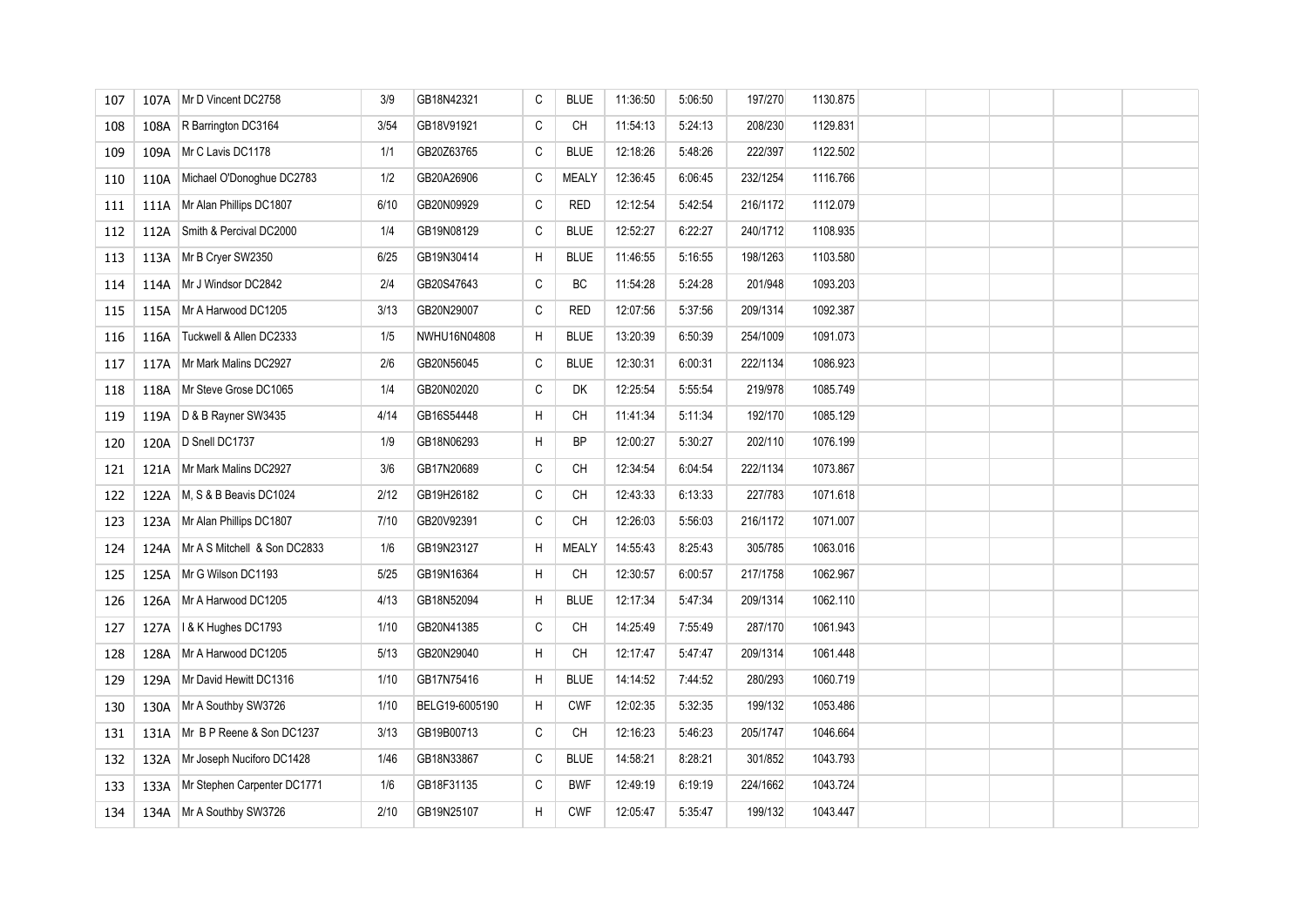| 135 | 135A | R Hepple SW3907                   | 1/12  | GB16X33234 | Н | <b>CH</b>    | 12:06:10 | 5:36:10 | 199/28   | 1041.947 |  |  |  |
|-----|------|-----------------------------------|-------|------------|---|--------------|----------|---------|----------|----------|--|--|--|
| 136 | 136A | Mr Brian Smith DC1605             | 1/1   | GB19N85091 | C | <b>BLUE</b>  | 12:43:02 | 6:13:02 | 220/1174 | 1041.124 |  |  |  |
| 137 | 137A | Mr Anthony Churchill DC1742       | 2/9   | GB19N35362 | Н | <b>BLUE</b>  | 12:23:30 | 5.53.30 | 208/1671 | 1040.314 |  |  |  |
| 138 | 138A | D Snell DC1737                    | 2/9   | GB20N04982 | C | DK           | 12:12:41 | 5 42:41 | 202/110  | 1037.780 |  |  |  |
| 139 | 139A | Mrs Sharon Staunton SW2244        | 1/2   | GB17N81228 | H | <b>WHITE</b> | 12:01:46 | 5:31:46 | 194/1453 | 1033.537 |  |  |  |
| 140 | 140A | R Hepple SW3907                   | 2/12  | GB17N39398 | H | <b>BWF</b>   | 12:09:10 | 5:39:10 | 199/28   | 1032.731 |  |  |  |
| 141 | 141A | Mr Stephen Carpenter DC1771       | 2/6   | GB18F31126 | С | <b>RED</b>   | 12:55:37 | 6:25:37 | 224/1662 | 1026.672 |  |  |  |
| 142 | 142A | P Harding DC2921                  | 2/3   | GB17E15880 | H | <b>BLUE</b>  | 12:47:23 | 6:17:23 | 219/912  | 1023.765 |  |  |  |
| 143 | 143A | Mr Joseph Nuciforo DC1428         | 2/46  | GB19N33878 | С | <b>BLUE</b>  | 15:08:34 | 8:38:34 | 301/852  | 1023.228 |  |  |  |
| 144 | 144A | D & B Rayner SW3435               | 5/14  | GB17F28614 | H | GRIZ         | 12:00:40 | 5:30:40 | 192/170  | 1022.450 |  |  |  |
| 145 | 145A | D & B Rayner SW3435               | 6/14  | GB17F28646 | H | <b>BLUE</b>  | 12:00:43 | 5:30:43 | 192/170  | 1022.295 |  |  |  |
| 146 | 146A | Cordery & Roast DC1542            | 10/32 | GB20N68137 | H | <b>CH</b>    | 12:45:50 | 6:15:50 | 217/566  | 1017.701 |  |  |  |
| 147 | 147A | Mr M C Elliott DC2998             | 1/10  | GB19P31331 | H | BC           | 15:29:43 | 8:59:43 | 309/1021 | 1009.532 |  |  |  |
| 148 | 148A | Mr A Southby SW3726               | 3/10  | GB20N44199 | С | <b>CWF</b>   | 12:17:20 | 5:47:20 | 199/132  | 1008.749 |  |  |  |
| 149 | 149A | D Coles SW3723                    | 1/6   | GB18D36602 | H | <b>CH</b>    | 12:17:00 | 5:47:00 | 198/602  | 1006.000 |  |  |  |
| 150 | 150A | Mr Kevin Stringer DC1070          | 1/10  | GB20H07561 | С | <b>BLUE</b>  | 15:34:06 | 9:04:06 | 310/1630 | 1005.753 |  |  |  |
| 151 | 151A | S Cordery DC2989                  | 8/25  | GB17N62409 | H | <b>BLUE</b>  | 12:42:36 | 6:12:36 | 212/721  | 1003.331 |  |  |  |
| 152 | 152A | Mr & Mrs Brick DC1123             | 1/3   | GB18N21419 | H | DC           | 13:07:19 | 6:37:19 | 224/1099 | 995.022  |  |  |  |
| 153 | 153A | D Coles SW3723                    | 2/6   | GB19N30923 | С | <b>CH</b>    | 12:21:13 | 5:51:13 | 198/602  | 993.922  |  |  |  |
| 154 | 154A | Cordery & Roast DC1542            | 11/32 | GB20H15032 | C | <b>RED</b>   | 12:55:09 | 6:25:09 | 217/566  | 993.083  |  |  |  |
| 155 | 155A | Mr Joseph Nuciforo DC1428         | 3/46  | GB19N33850 | H | BC           | 15:26:30 | 8:56:30 | 301/852  | 989.025  |  |  |  |
| 156 | 156A | Mr R Hughes DC2410                | 1/11  | GB17A48078 | С | <b>CH</b>    | 15:00:41 | 8:30:41 | 286/1184 | 987.978  |  |  |  |
| 157 | 157A | Mr Keith Loversidge Jenkin SW5236 | 1/6   | GB19N21994 | H | CH           | 12:40:52 | 6:10:52 | 207/1696 | 986.921  |  |  |  |
| 158 | 158A | N Jackson SW2145                  | 1/6   | GB19E18118 | H | <b>CH</b>    | 12:23:52 | 5:53:52 | 198/460  | 986.078  |  |  |  |
| 159 | 159A | D Crocker DC2631                  | 1/8   | GB19V07672 | C | <b>BLUE</b>  | 14:01:26 | 7:31:26 | 252/1290 | 985.328  |  |  |  |
| 160 | 160A | Mr D Mitchell & Son DC1525        | 1/3   | GB19N37183 | C | BC           | 13:20:13 | 6:50:13 | 228/245  | 978.812  |  |  |  |
| 161 | 161A | Colin & Fred Bacon DC2338         | 3/6   | GB19N97166 | С | <b>BLUE</b>  | 13:03:38 | 6:33:38 | 217/998  | 972.778  |  |  |  |
| 162 | 162A | G Jacobs DC3103                   | 1/3   | GB20P19535 | C | <b>BLUE</b>  | 16:08:34 | 9:38:34 | 319/485  | 971.236  |  |  |  |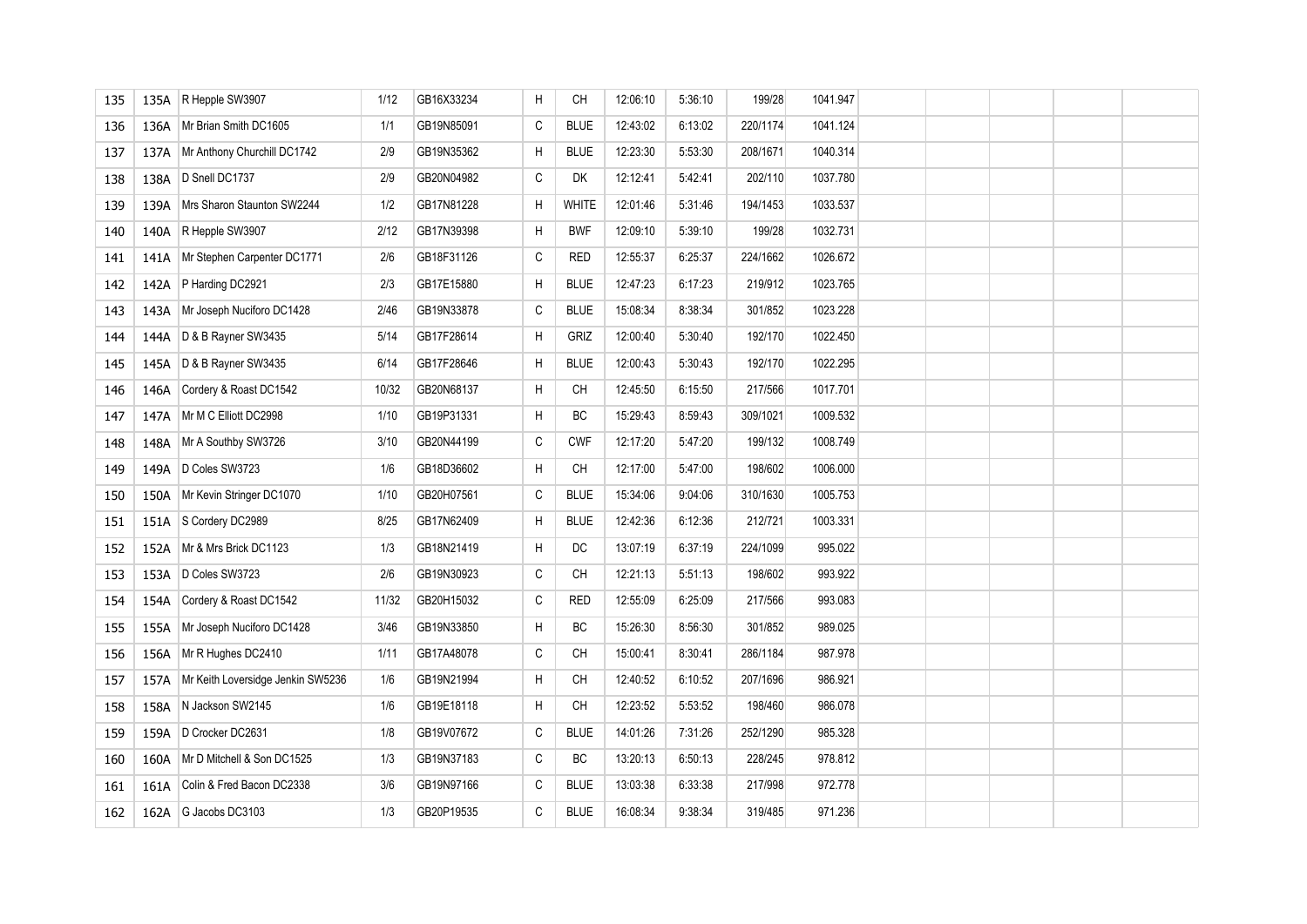| 163 | 163A | Mr R Fursland SW4808          | 3/6  | GB18V88635 | С | <b>CWF</b>   | 12:27:01 | 5.57:01  | 196/1088 | 969.277 |  |  |  |
|-----|------|-------------------------------|------|------------|---|--------------|----------|----------|----------|---------|--|--|--|
| 164 | 164A | Mr Kevin Stringer DC1070      | 2/10 | GB20H07565 | С | <b>BLUE</b>  | 15:56:20 | 9:26:20  | 310/1630 | 966.268 |  |  |  |
| 165 | 165A | Mr I Johnston DC2368          | 1/10 | GB19N82864 | C | CPD          | 15:52:03 | 9:22:03  | 305/731  | 956.376 |  |  |  |
| 166 | 166A | Angwin Family (Loft 1) DC1192 | 1/19 | GB18L20862 | C | CH           | 16:24:07 | 9:54:07  | 321/1393 | 953.269 |  |  |  |
| 167 | 167A | D & B Rayner SW3435           | 7/14 | GB18N94782 | H | <b>BLUE</b>  | 12:24:46 | 5:54:46  | 192/170  | 952.993 |  |  |  |
| 168 | 168A | Mr Joseph Nuciforo DC1428     | 4/46 | GB20N43617 | H | CP           | 15:55:01 | 9:25:01  | 301/852  | 939.109 |  |  |  |
| 169 | 169A | Mr Alan Phillips DC1807       | 8/10 | GB15F05346 | C | <b>GRIZ</b>  | 13:16:34 | 64634    | 216/1172 | 937.932 |  |  |  |
| 170 | 170A | R Hepple SW3907               | 3/12 | GB16X33236 | C | CH           | 12:45:20 | 6:15:20  | 199/28   | 933.218 |  |  |  |
| 171 | 171A | Angwin Family (Loft 1) DC1192 | 2/19 | GB19L21536 | С | <b>MEALY</b> | 16:40:52 | 10:10:52 | 321/1393 | 927.130 |  |  |  |
| 172 | 172A | S Cordery DC2989              | 9/25 | GB17H13449 | H | <b>BLUE</b>  | 13:15:43 | 6:45:43  | 212/721  | 921.434 |  |  |  |
| 173 | 173A | Mr G Wilson DC1193            | 6/25 | GB18N45437 | С | <b>BP</b>    | 13:34:42 | 7:04:42  | 217/1758 | 903.409 |  |  |  |
| 174 | 174A | D & B Rayner SW3435           | 8/14 | GB19X28078 | Н | СH           | 12:48:04 | 6:18:04  | 192/170  | 894.260 |  |  |  |
| 175 | 175A | Mr Max Gollop SW01133         | 2/5  | GB16C38459 | C | <b>BLUE</b>  | 12:57:09 | 6:27:09  | 196/1248 | 894.248 |  |  |  |
| 176 | 176A | Mr T Addicott & Son SW1069    | 2/7  | GB19E17996 | H | CH           | 12:59:25 | 6:29:25  | 196/835  | 887.982 |  |  |  |
| 177 | 177A | N Jackson SW2145              | 2/6  | GB20X34840 | С | <b>BLUE</b>  | 13:05:16 | 6:35:16  | 198/460  | 882.796 |  |  |  |
| 178 | 178A | Mrs Sharon Staunton SW2244    | 2/2  | GB20S46357 | H | CH           | 12:58:59 | 6:28:59  | 194/1453 | 881.511 |  |  |  |
| 179 | 179A | Mr Shaun Chudley DC1034       | 1/6  | GB20N45245 | H | <b>RED</b>   | 13:49:46 | 7:19:46  | 220/127  | 880.756 |  |  |  |
| 180 | 180A | Mr R Hughes DC2410            | 2/11 | GB18V55065 | C | CH           | 16:06:52 | 9:36:52  | 286/1184 | 874.628 |  |  |  |
| 181 | 181A | S&W Smith DC3089              | 1/2  | GB18N77784 | С | <b>BLUE</b>  | 13:53:26 | 7:23:26  | 219/1186 | 871.892 |  |  |  |
| 182 | 182A | Mr Joseph Nuciforo DC1428     | 5/46 | GB20N43650 | H | BC           | 16:39:41 | 10:09:41 | 301/852  | 870.308 |  |  |  |
| 183 | 183A | Mr Joseph Nuciforo DC1428     | 6/46 | GB20N43678 | С | <b>BLUE</b>  | 16:39:52 | 10:09:52 | 301/852  | 870.046 |  |  |  |
| 184 | 184A | Mr Joseph Nuciforo DC1428     | 7/46 | GB19N33811 | С | <b>GRIZ</b>  | 16:39:55 | 10:09:55 | 301/852  | 869.975 |  |  |  |
| 185 | 185A | Mr R Hughes DC2410            | 3/11 | GB18P12221 | H | CH           | 16:21:48 | 9:51:48  | 286/1184 | 852.558 |  |  |  |
| 186 | 186A | Cleave & Child DC2205         | 1/4  | GB19N98301 | С | DC           | 15:41:01 | 9:11:01  | 266/1458 | 852.275 |  |  |  |
| 187 | 187A | J Trevarthen DC1366           | 1/7  | GB18B13887 | H | <b>BLUE</b>  | 16:06:35 | 9:36:35  | 276/1577 | 845.215 |  |  |  |
| 188 | 188A | Mr Joseph Nuciforo DC1428     | 8/46 | GB20N43624 | Н | <b>BLUE</b>  | 16:59:49 | 10:29:49 | 301/852  | 842.486 |  |  |  |
| 189 | 189A | P Harding DC2921              | 3/3  | GB17E15879 | Н | <b>BLUE</b>  | 14:23:57 | 7:53:57  | 219/912  | 815.175 |  |  |  |
| 190 | 190A | D & B Rayner SW3435           | 9/14 | GB18V72464 | H | <b>BLUE</b>  | 13:31:01 | 7:01:01  | 192/170  | 803.032 |  |  |  |